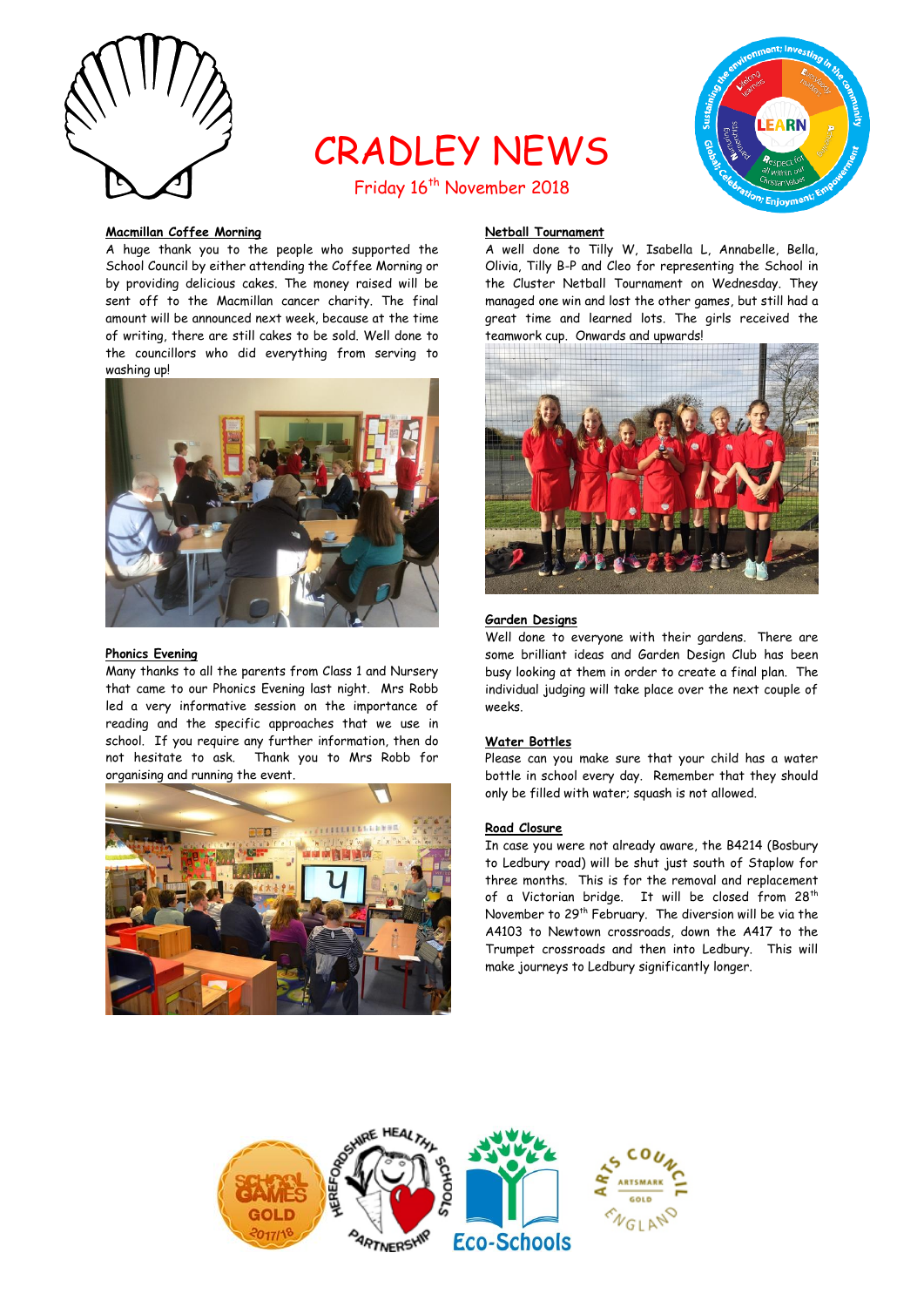## **FOCS - Friends of Cradley School**

Thank you to all those who came along and supported our wine tasting event on Saturday evening. Cradley's Winter Wonderland looked fabulous! It was a very sociable event and it was really good fun catching up with other parents and local friends. The supper was delicious and Christmas desserts a real treat. First prize went to Scott Rocca (our treasurer) for identifying every wine correctly! A huge thank you to Roger and Dara Brett and their amazing team of helpers. We had great fun whilst raising about £200 for FOCS.

**Helpers needed.** Please let us know if you can spare an hour to help out at our FOCS stall at Cradley Village Christmas Fair on Saturday 1st December 10am-3pm at Cradley Village Hall. If your children are helping out on the Cubs/Beavers stall perhaps you could help FOCS while they are there? Annie Meager is co-ordinating volunteers for this event and still has a few hours that need covering. The stall will be mostly games run by FOCS/the children so we will have ideas and things to use for the school fair, too. Please let Annie or Lucy Burton know or send a note with your contact details via Home Liaison books if you can help.

**School Christmas Fair** Preparations are in progress for Friday 14th December, 3pm. We would still welcome any contributions and offers of help before and on the day. Please let Grace Lyndon know or leave your contact details via Home Liaison books.

Among the many stalls being prepared, FOCS will be running 'Santa's Secret Gift Shop' at the Christmas fair – where children can come and buy a small gift for their parents/ siblings/ grandparents etc. We will wrap them ready for the children to give on Christmas Day! We need donations of suitable gifts please, so if you have any 'giftable' items at home, or homemade preserves, etc we would be very grateful if you can donate anything to help us make this stall a success. Any queries, please see Daff Tambling (Rudi Class 3 and Clem Class 1) or Zoe Price (Stanley Class 3 and Tilly Class 5). Many thanks!

**FOCS Secretary.** FOCS still have a vacancy for a Secretary if you're interested in helping out. In the interim, Bernie Hughes is helping out with taking meeting minutes and Annie Meager is helping with newsletter communications when they can.

Please remember to use our Easyfundraising link when you are making purchases online, especially with the Christmas shopping!

[https://www.easyfundraising.org.uk/causes/friendsofcra](https://www.easyfundraising.org.uk/causes/friendsofcradleyschool/) [dleyschool/](https://www.easyfundraising.org.uk/causes/friendsofcradleyschool/) 

FOCS will receive a percentage of your costs at no extra cost to you.



## **Cradley Scout Group**

What an honour to be able to take part in the annual Act of Remembrance and the 100<sup>th</sup> year since the Armistice. Many of our Cubs and Beavers are from Cradley School, and they were a credit to us at the remembrance service at Cradley Church on Sunday. This also contributed to their Community Challenge badge, so thank you and well done to all the children and families involved.

James Burton, Cub Leader.

#### **Nursery**

Our story of the week has been Room on the Broom, so we've started off with riding around on broomsticks with Lauren in P.E on Monday. We listened to the Room on the Broom song and flew around the hall and pretended to be different characters from the story. Carol has filled our sensory tray with lentils this week and we've been looking through them to find different characters out of the story. It's been lovely to overhear the children recreating their own stories using the cut outs. On Wednesday we had our Stay-and-Play morning again and it was lovely to see even more new faces in nursery. We all had lots of fun playing outside using our new toys. On Thursday we joined the school for the Macmillan coffee morning and all the children enjoyed a cake for snack time. We have loved getting our hands dirty and helping Charlie with some gardening, getting the soil ready for our new flowers. Friday was very exciting because we've all made rice-crispy cakes with Carol; we all helped measure out the ingredients and had lots of giggles getting covered in chocolate!

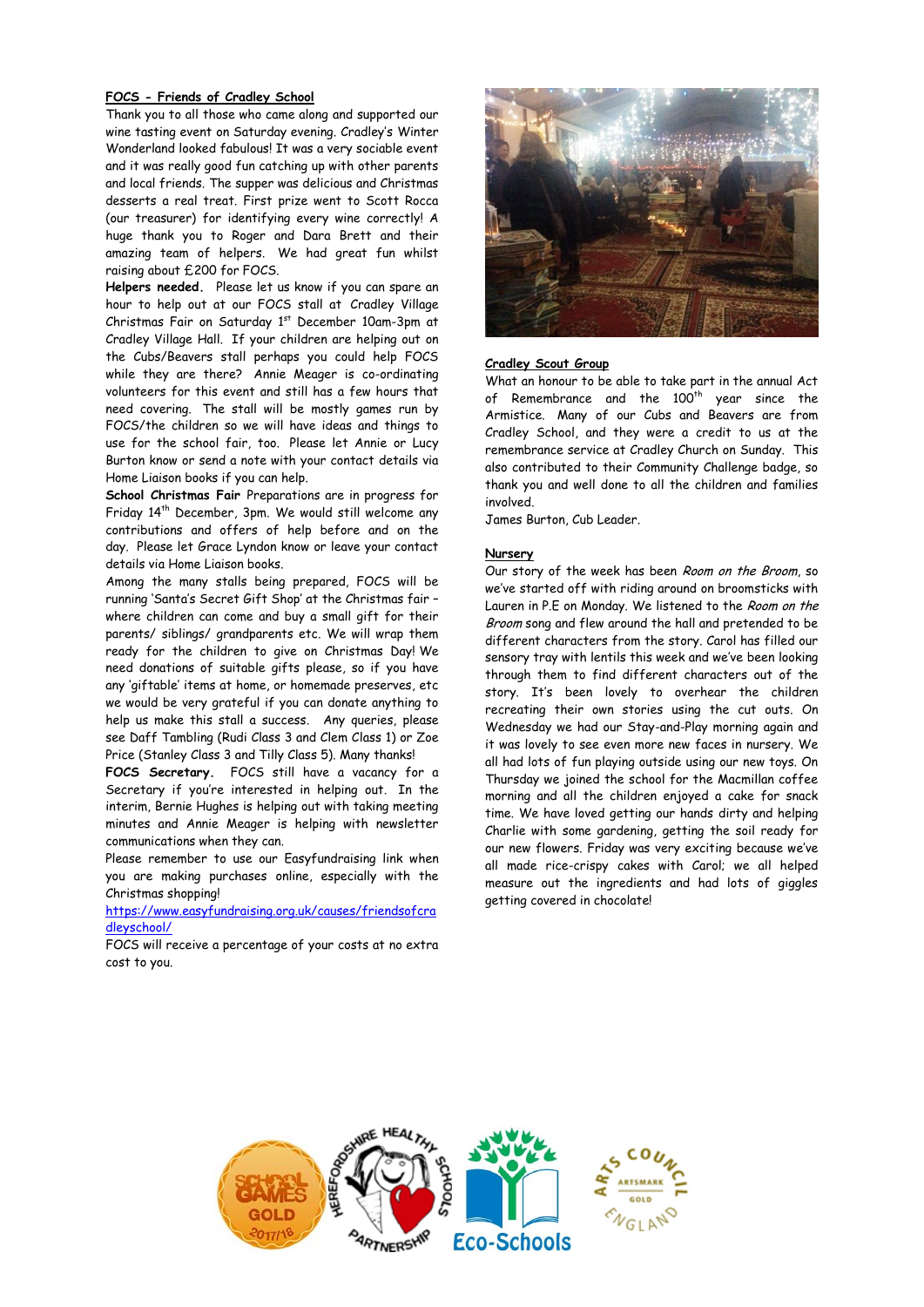

## **Class 1**

Instead of Talk 4 Writing this week, we have been Singing 4 Writing instead! We have enjoyed learning the actions to our catchy Nativity songs and we've been singing them around school since Monday! Everyone is in for a treat in December! In Maths our Year 1s have been learning about 3D shapes and in Reception it's all about the money, money, money! In Science the Year 1s made little log-mice in Forest School, whilst Reception were floating and sinking. We have been looking at the similarities and differences between Diwali and Christmas and have made Diva lamps to hold our candles. We've been busy using up the apples from the harvest in our Gruffalo Crumble. In PE we have moved on to a new unit of work - Health and fitness. The squirrels got a bit competitive with hiding their nuts for the winter!



#### **Class 2**

We have now started practising our Nativity play! This year's production is The Inn-Spectors and adds a twist to the traditional story: Bethlehem's inns are due an inspection just at the time of the special Nativity events! In our other subjects we have been painting portraits of Guy Fawkes, travelling and balancing in gymnastics and measuring in maths.

## **Class 3**

Class 3 have been getting to grips with subtractions this week, having to exchange (go steal) to ensure we get the correct answers. In English they have been working on instructions and have also begun our own myth stories, describing scary monsters with evil intentions and brave heroes who are out to ensure victory to the downtrodden. The children are really enjoying Street Dance with Dance in Motion, following the routines and making up their own too. Preparations have begun on our Class Collective Worship. Class 3 parents, please note the date for your diaries: Wednesday 21st November. We would love you to be there!

## **Class 4**

This week in Maths Class 4 have explored shapes, looking at nets of shapes and the properties of 3d shapes. In English we have found features of poetry, looked at different styles of writing and created our own war poems. In the afternoons we have been researching the Amazon Basin, creating graphs of the rainfall and temperatures found there and researching trade, settlements, flora and fauna. We have also developed our poppies in Pop Art and continued to develop our throwing, catching and dodging skills in PE.

#### **Class 5**

This week in English we have been finding out about the Black Rhino, including why it has become critically endangered. We used our research to write an emotive letter, 'Dear Humans,' from the point of view of the Black Rhino. In Maths we have been getting to grips with adding, subtracting and multiplying fractions. We have concentrated on drawing techniques in Topic/Art, using tone to create black-and-white drawings of a Black Rhino. In RE we began a unit of work on 'Understanding Christianity', thinking about the Christian understanding of God.

#### **Stars of the Week**

- **Nursery** Arian Evans for being persistent Elijah Gowen for having a positive attitude
- **Class** 1 Beth Richards for independence Jake Bagnall for his positive attitude
- **Class 2** Jay Kenwrick for persistence
- Jakey Vine for independence
- **Class 3** Jacob Robertson for taking a risk Van Hughes for persistence
- **Class 4** William Malloy for being independent Leila Meager for a positive attitude
- **Class 5** Oscar Robertson, Tilly Wilson and Ray Hughes for independence and co-operation